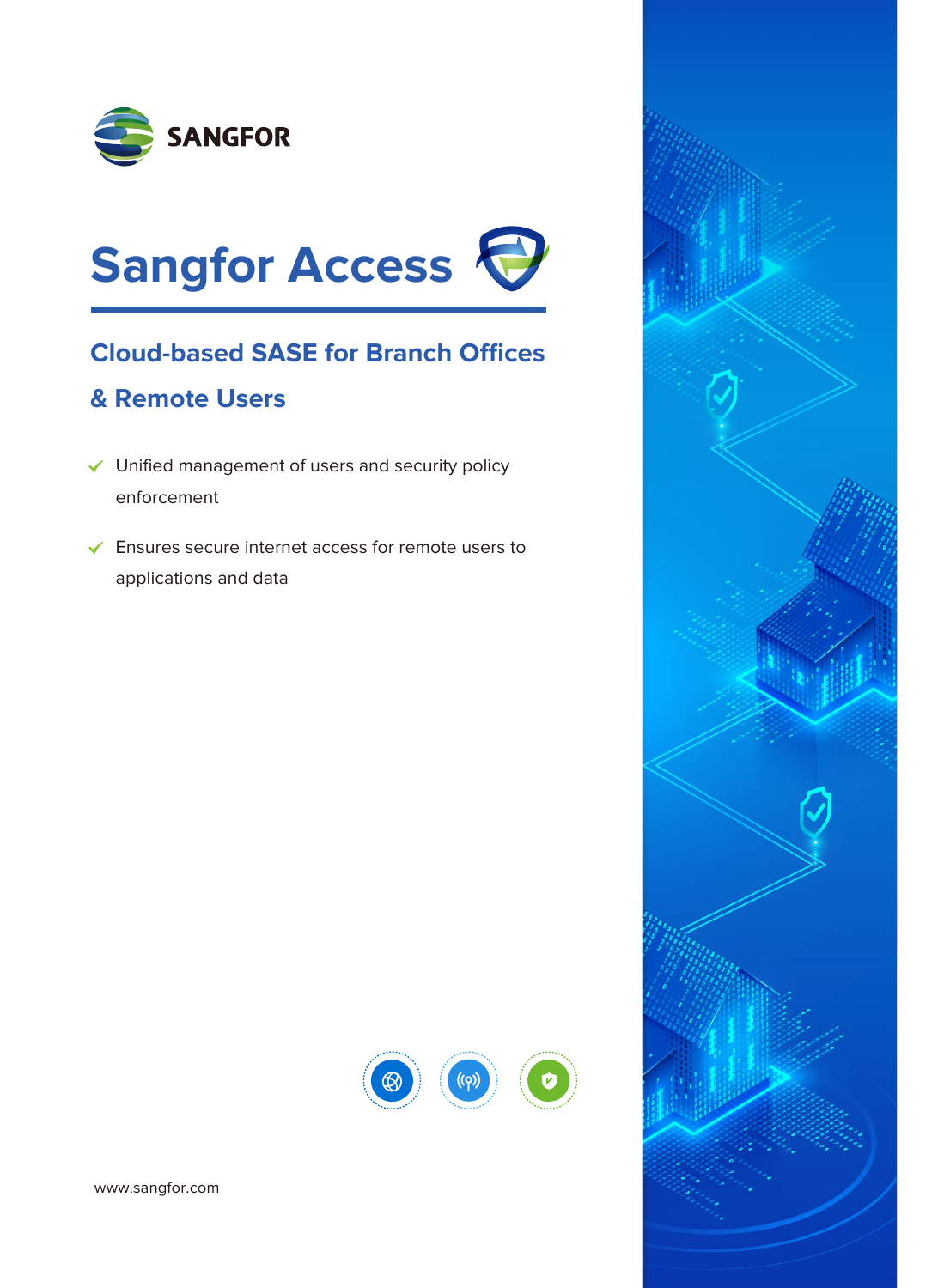## **What is SASE?**

Secure Access Service Edge (SASE) is security technology made famous by Gartner in 2019. Sangfor's SASE global cloud-based service delivery model integrates network and security functions to create a unified service, enabling the fast identification of cyber threats and malicious traffic, and delivering a wide range of security functions including SD-WAN, WAN optimization, SWG, CASB, NGFW and ZTNA/SDP.



## **Sangfor Access**

Sangfor Access is a native cloud-based SASE specifically designed to securely connect your branch office or remote users to business applications. Branch offices can either use their existing routers or Sangfor SIER to leverage SD-WAN connectivity, so that all traffic routes lead to Sangfor Access. Remote users install a lightweight client on their laptop to enable all relevant traffic routes to Sangfor Access.

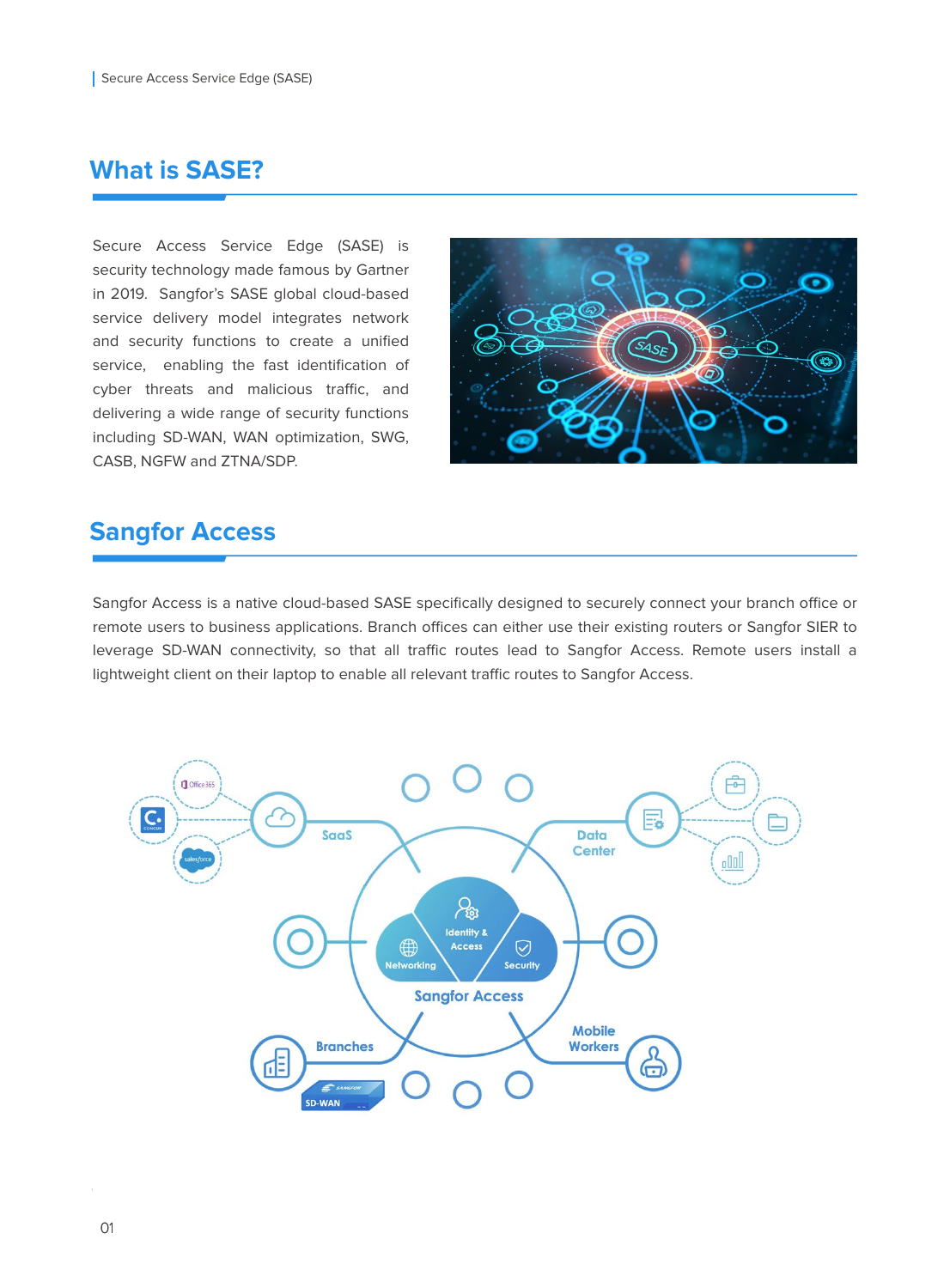

By design, Sangfor Access is the powerful core and driving force behind networking, identity, access, and security. First, Sangfor Access verifies user identity via authentication and only grants access to authorized business applications based on preconfigured policies and user profiles. Sangfor Access provides 24x7 protection for branches and remote users from known and unknown threats like phishing, malware and ransomware. Audit capabilities also monitor for any misuse of corporate applications or data leakage violations and provide productivity monitoring for remote users.

# **Key Business Benefits of Sangfor Access**



## **Improved Productivity**

Branch office remote users can connect business applications to your data center or SaaS, without redirecting all traffic through headquarters, lowering bandwidth cost and improving user experience.



## **Simpler to Operate**

Smart and centralized management using a single cloud-based platform.



## **Highly Scalable**

It's easier to deploy new locations or users, allowing customers to grow their branch and remote access quickly, without any worries or hassles.



### **Pay-As-You-Grow**

Subscription model to match your business strategy as you grow with reasonable OPEX.



## **Highly Reliable**

Remote or branch office users can connect to business applications through your data center or SaaS without re-directing all traffic through headquarters, lowering bandwidth cost and improving user experience.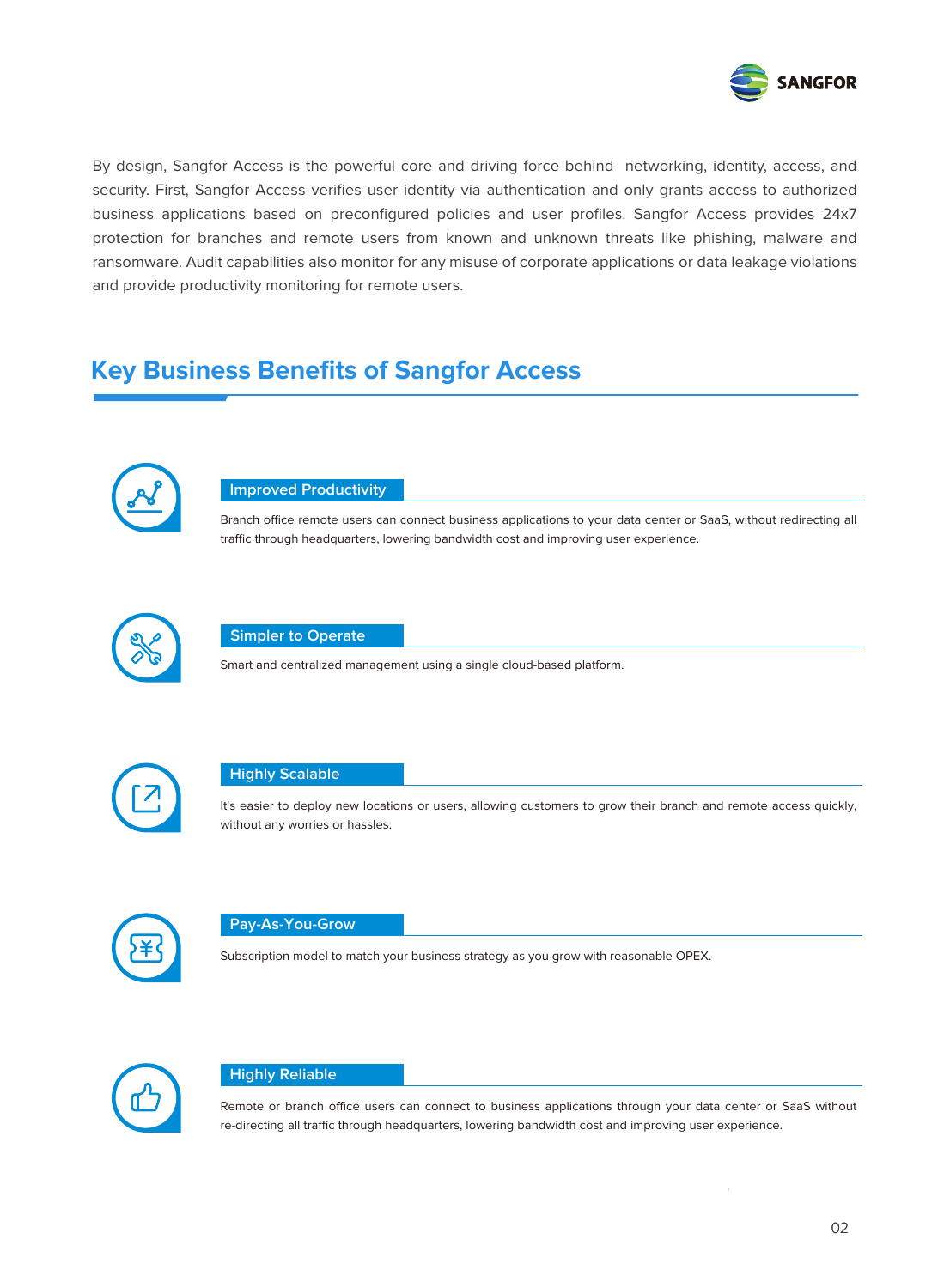# **Use Case Scenarios**



With users now connecting from everywhere, traditional network security solutions are no longer effectively protecting users in addition to presenting several critical challenges. Sangfor Access, provides web security protection profiles with augmenting audit capabilities, to protect and defend remote users whenever they access the Internet using a Sangfor Access Client.

l,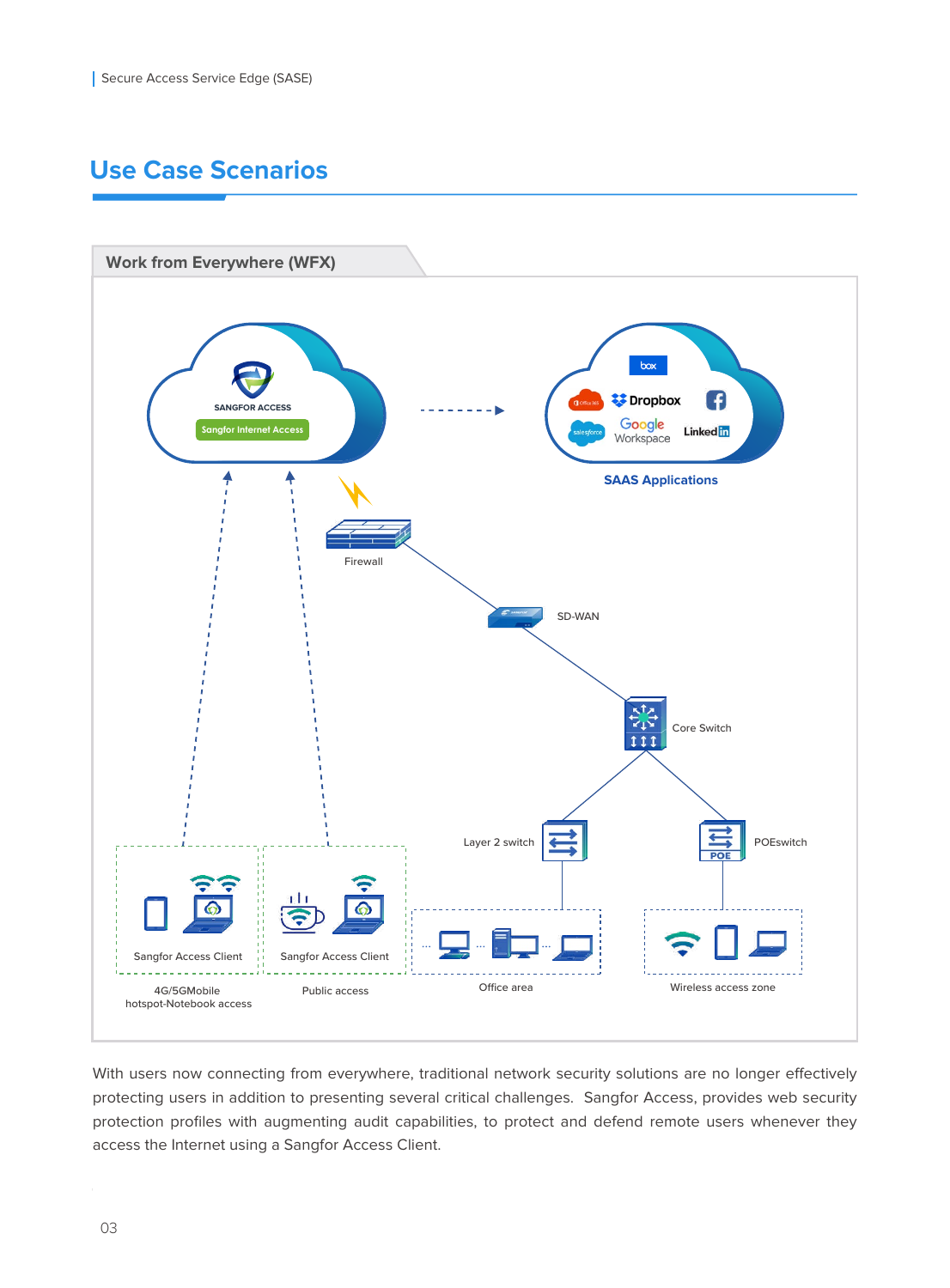



Many companies must secure their internet access without purchasing expensive, on-premise gateway or man-in-the-middle protection. When Sangfor Access is deployed, and Sangfor Access Client installed, users are automatically protected.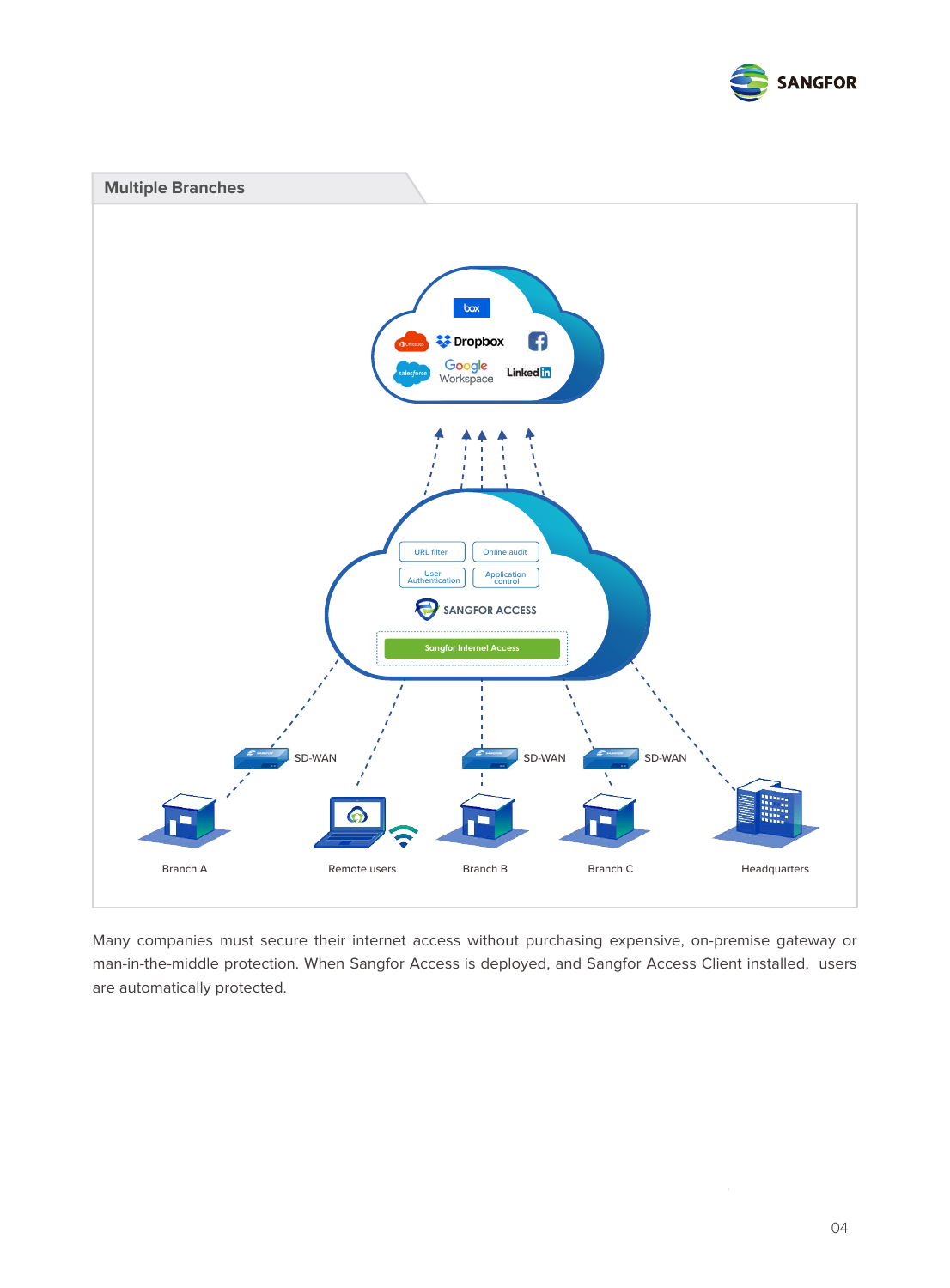# **Sangfor Access Deployment**

## **Sangfor Access Client**

Users need only to install Sangfor Access once and enter the necessary credentials to get directly online. Once users are connected, all necessary policies will be pushed down to the users immediately who will then always be automatically connected to the Sangfor Access, whenever internet access is available.



## **SIER**

With SIER, users from multi branch can connect to Sangfor Access transparently while enjoying benefits of SIER bandwidth management, intelligence path selection, user behaviour, Wi-Fi and 3G and 4G in a single solution.

# **Sangfor Access Management and Reporting**

| @ Dashboard<br>$\rightarrow$                     |              |                                                                                                                                      |                                                         |                           |   |                |                                      | Real-time |             |               |            |  |
|--------------------------------------------------|--------------|--------------------------------------------------------------------------------------------------------------------------------------|---------------------------------------------------------|---------------------------|---|----------------|--------------------------------------|-----------|-------------|---------------|------------|--|
| Ņ<br><b>O</b> Work Productivity<br>$\rightarrow$ |              | Online Users                                                                                                                         | <b>Mobile Devices</b><br><b>Multiple Devices</b><br>PCs |                           |   |                | <b>Internet Activities</b>           |           |             |               |            |  |
| <b>C</b> Access Logs<br>$\rightarrow$            | $\mathbf{R}$ |                                                                                                                                      |                                                         | $\Omega$                  | 0 | No.            | Time Occur                           | Username  | App Catego  | Name          |            |  |
| Online Activity Audit<br>$\rightarrow$           |              |                                                                                                                                      |                                                         |                           |   | 1              | 1 minutes a                          | test      | Visit Web S | Social Cont   |            |  |
| ← Traffic Monitor<br>$\rightarrow$               |              |                                                                                                                                      |                                                         |                           |   | $\overline{2}$ | 1 minutes a                          | test      | Visit Web S | IT Industry   |            |  |
| <b>O</b> Data Leak Risk<br>$\rightarrow$         | 0            | <b>Internet Activities</b>                                                                                                           | Rejected Logs                                           | Less Productive Employees |   | $\mathcal{R}$  | 1 minutes a                          | test      | Visit Web S | IT Industry   |            |  |
|                                                  |              | 206                                                                                                                                  | 4                                                       |                           |   | 4              | 1.5 minutes                          | test      | <b>IM</b>   | PC-WeChat     |            |  |
| <b>E</b> Report Center<br>$\rightarrow$          |              |                                                                                                                                      |                                                         |                           |   | 5              | 2 minutes a                          | test      | Visit Web S | IT Industry   |            |  |
| Settings<br>$\rightarrow$                        |              | <b>Less Productive Employees</b><br>Do things unrelated to work during office hours, such as playing games and viewing social media. |                                                         |                           |   |                | 2 minutes a                          | test      | Visit Web S | IT industry   |            |  |
|                                                  | minutes 10   |                                                                                                                                      |                                                         |                           |   | $\overline{7}$ | 2 minutes a                          | test      | Visit Web S | IT Industry   |            |  |
|                                                  |              |                                                                                                                                      |                                                         | 8                         |   | R              | 3.5 minutes                          | test      | Visit Web S | Search Engi   |            |  |
|                                                  |              |                                                                                                                                      |                                                         |                           |   |                |                                      |           |             |               | $\check{}$ |  |
|                                                  |              |                                                                                                                                      |                                                         |                           |   |                | <b>Application Traffic Real-time</b> |           |             |               |            |  |
|                                                  |              | 0                                                                                                                                    |                                                         |                           |   | No.            |                                      |           | Inbound $-$ | Bidirectional |            |  |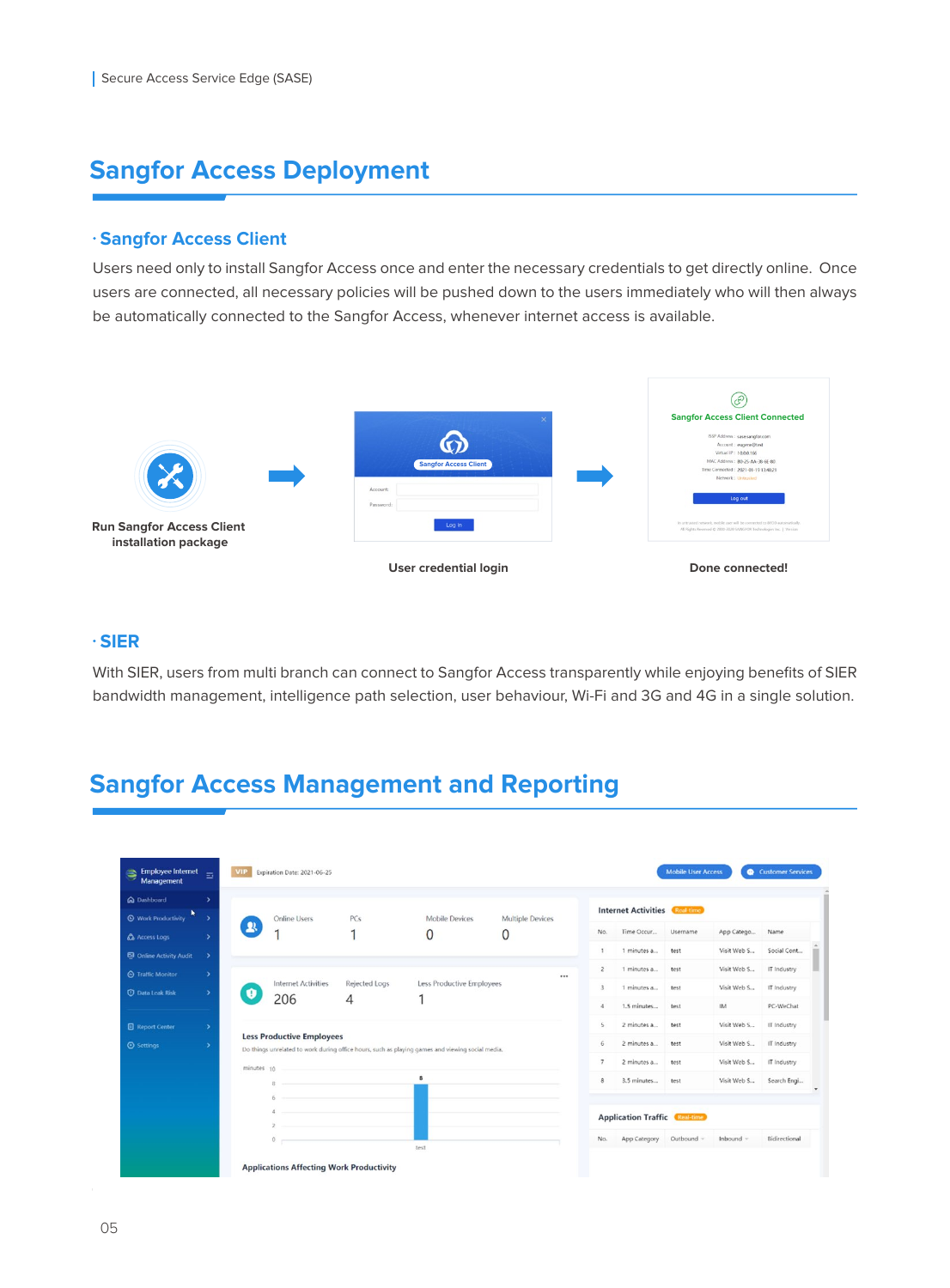

Administrators can log on anytime and from anywhere to have holistic view of current employee productivity posture, with drilled-down functions to track specific employee productivity, internet activities and audit to determine whether is there any risk associated with specific users.

# **Notable Customers**